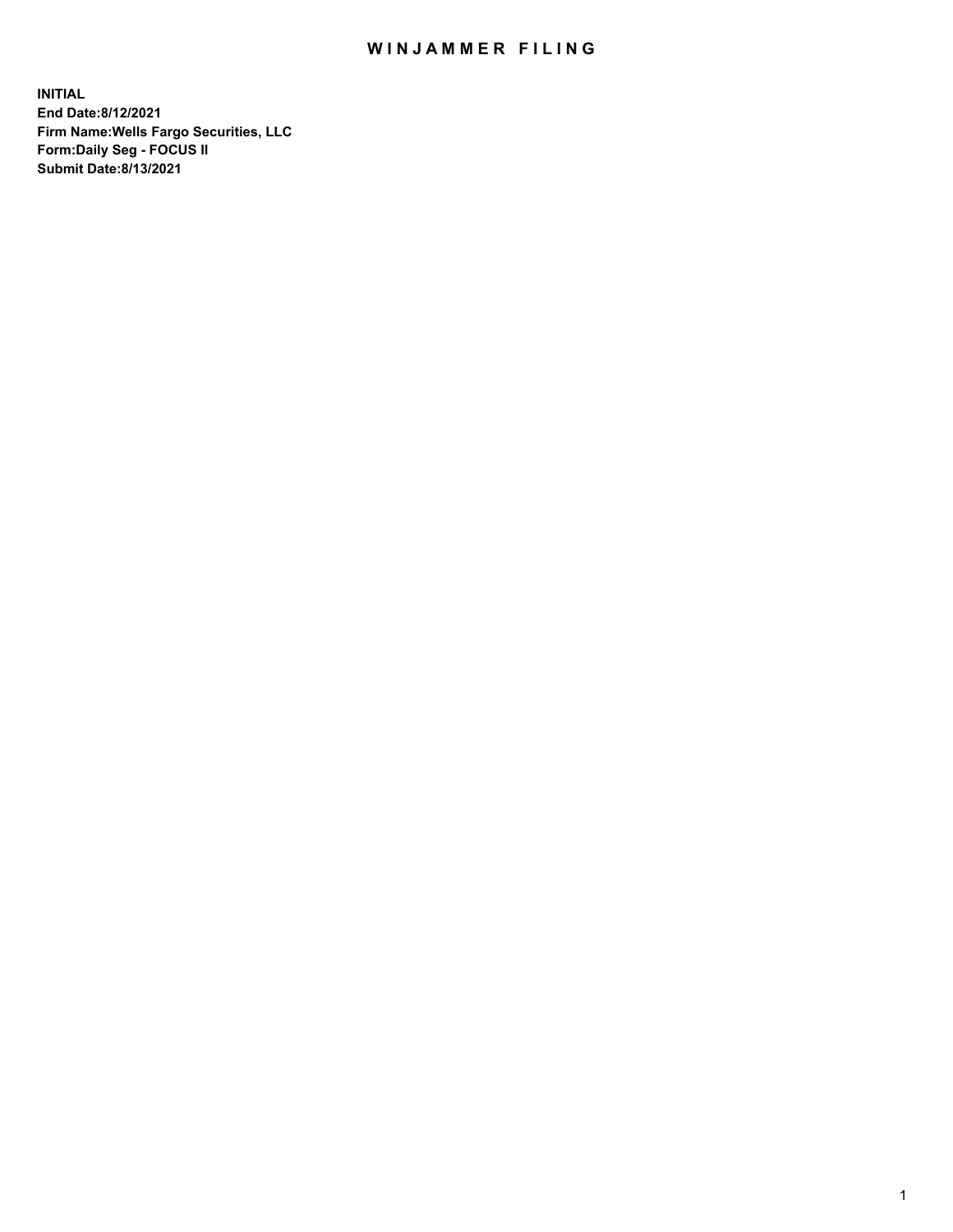**INITIAL End Date:8/12/2021 Firm Name:Wells Fargo Securities, LLC Form:Daily Seg - FOCUS II Submit Date:8/13/2021 Daily Segregation - Cover Page**

| Name of Company                                                                                                                                                                                                                                                                                                                | <b>Wells Fargo Securities LLC</b>                                          |
|--------------------------------------------------------------------------------------------------------------------------------------------------------------------------------------------------------------------------------------------------------------------------------------------------------------------------------|----------------------------------------------------------------------------|
| <b>Contact Name</b>                                                                                                                                                                                                                                                                                                            | <b>James Gnall</b>                                                         |
| <b>Contact Phone Number</b>                                                                                                                                                                                                                                                                                                    | 917-699-6822                                                               |
| <b>Contact Email Address</b>                                                                                                                                                                                                                                                                                                   | james.w.gnall@wellsfargo.com                                               |
| FCM's Customer Segregated Funds Residual Interest Target (choose one):<br>a. Minimum dollar amount: ; or<br>b. Minimum percentage of customer segregated funds required:% ; or<br>c. Dollar amount range between: and; or<br>d. Percentage range of customer segregated funds required between:% and%.                         | 270,000,000<br>$\underline{\mathbf{0}}$<br>00<br>00                        |
| FCM's Customer Secured Amount Funds Residual Interest Target (choose one):<br>a. Minimum dollar amount: ; or<br>b. Minimum percentage of customer secured funds required:%; or<br>c. Dollar amount range between: and; or<br>d. Percentage range of customer secured funds required between: % and %.                          | 40,000,000<br>$\underline{\mathbf{0}}$<br>0 <sub>0</sub><br>0 <sub>0</sub> |
| FCM's Cleared Swaps Customer Collateral Residual Interest Target (choose one):<br>a. Minimum dollar amount: ; or<br>b. Minimum percentage of cleared swaps customer collateral required:% ; or<br>c. Dollar amount range between: and; or<br>d. Percentage range of cleared swaps customer collateral required between:% and%. | 375,000,000<br><u>0</u><br>00<br><u>00</u>                                 |

Attach supporting documents CH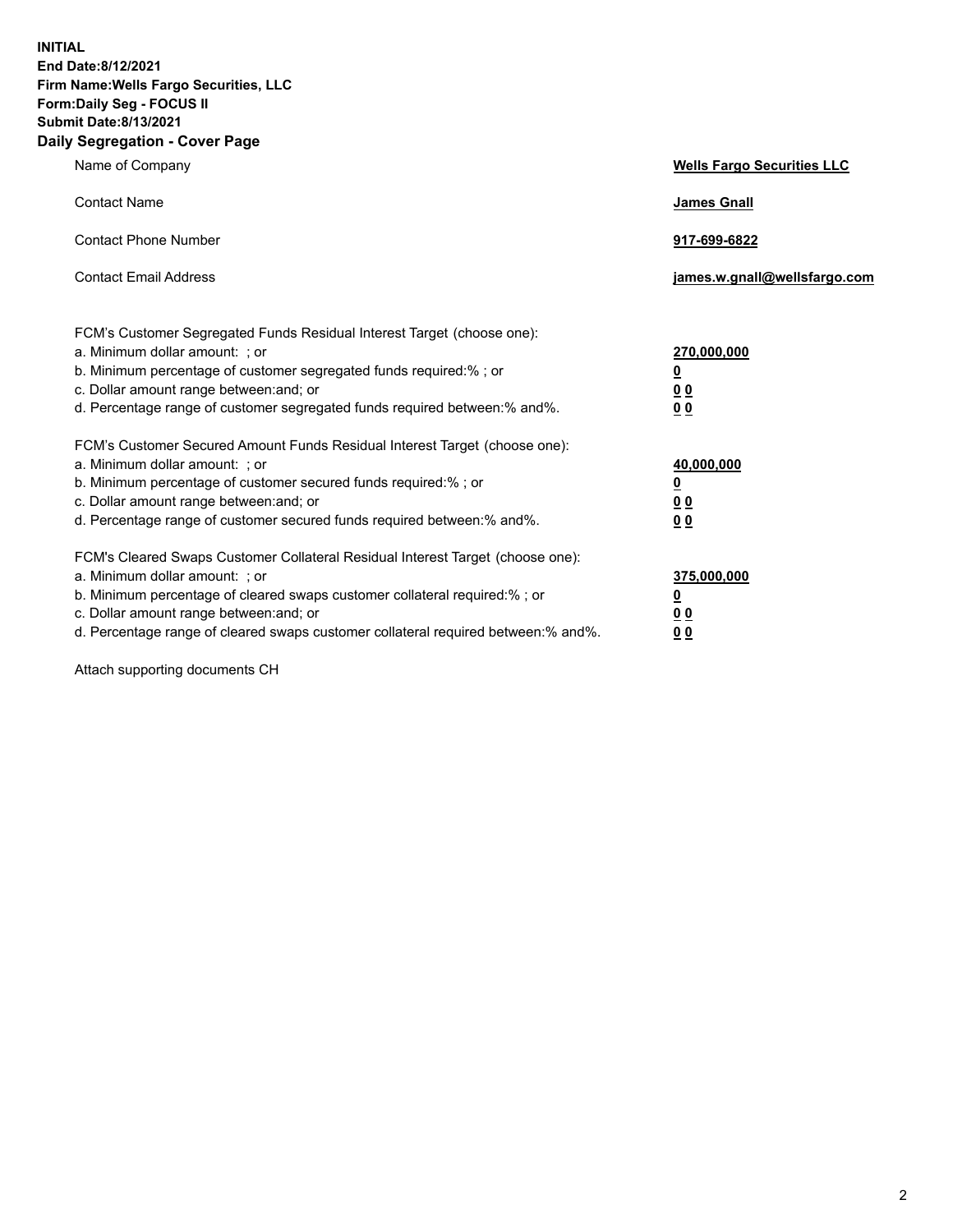**INITIAL End Date:8/12/2021 Firm Name:Wells Fargo Securities, LLC Form:Daily Seg - FOCUS II Submit Date:8/13/2021**

## **Daily Segregation - Secured Amounts**

|    | Foreign Futures and Foreign Options Secured Amounts                                         |                                   |
|----|---------------------------------------------------------------------------------------------|-----------------------------------|
|    | Amount required to be set aside pursuant to law, rule or regulation of a foreign            | $0$ [7305]                        |
|    | government or a rule of a self-regulatory organization authorized thereunder                |                                   |
| 1. | Net ledger balance - Foreign Futures and Foreign Option Trading - All Customers             |                                   |
|    | A. Cash                                                                                     | 172,837,769 [7315]                |
|    | B. Securities (at market)                                                                   | 210,417,009 [7317]                |
| 2. | Net unrealized profit (loss) in open futures contracts traded on a foreign board of trade   | 67,043,928 [7325]                 |
| 3. | Exchange traded options                                                                     |                                   |
|    | a. Market value of open option contracts purchased on a foreign board of trade              | <b>28</b> [7335]                  |
|    | b. Market value of open contracts granted (sold) on a foreign board of trade                | -35,070 [7337]                    |
| 4. | Net equity (deficit) (add lines 1. 2. and 3.)                                               | 450,263,664 [7345]                |
| 5. | Account liquidating to a deficit and account with a debit balances - gross amount           | 3,688,451 [7351]                  |
|    | Less: amount offset by customer owned securities                                            | -3,394,960 [7352] 293,491 [7354]  |
| 6. | Amount required to be set aside as the secured amount - Net Liquidating Equity              | 450, 557, 155 [7355]              |
|    | Method (add lines 4 and 5)                                                                  |                                   |
| 7. | Greater of amount required to be set aside pursuant to foreign jurisdiction (above) or line | 450,557,155 [7360]                |
|    | 6.                                                                                          |                                   |
|    | FUNDS DEPOSITED IN SEPARATE REGULATION 30.7 ACCOUNTS                                        |                                   |
| 1. | Cash in banks                                                                               |                                   |
|    | A. Banks located in the United States                                                       | 64,862,712 [7500]                 |
|    | B. Other banks qualified under Regulation 30.7                                              | 25,925,096 [7520] 90,787,808      |
|    |                                                                                             | [7530]                            |
| 2. | Securities                                                                                  |                                   |
|    | A. In safekeeping with banks located in the United States                                   | 149,432,619 [7540]                |
|    | B. In safekeeping with other banks qualified under Regulation 30.7                          | 0 [7560] 149,432,619 [7570]       |
| 3. | Equities with registered futures commission merchants                                       |                                   |
|    | A. Cash                                                                                     | 66,379,041 [7580]                 |
|    | <b>B.</b> Securities                                                                        | 81,000,126 [7590]                 |
|    | C. Unrealized gain (loss) on open futures contracts                                         | $-30,664,949$ [7600]              |
|    | D. Value of long option contracts                                                           | 28 [7610]                         |
|    | E. Value of short option contracts                                                          | -35,070 [7615] 116,679,176 [7620] |
| 4. | Amounts held by clearing organizations of foreign boards of trade                           |                                   |
|    | A. Cash                                                                                     | $0$ [7640]                        |
|    | <b>B.</b> Securities                                                                        | $0$ [7650]                        |
|    | C. Amount due to (from) clearing organization - daily variation                             | $0$ [7660]                        |
|    | D. Value of long option contracts                                                           | $0$ [7670]                        |
|    | E. Value of short option contracts                                                          | 0 [7675] 0 [7680]                 |
| 5. | Amounts held by members of foreign boards of trade                                          |                                   |
|    | A. Cash                                                                                     | -81,360,998 [7700]                |
|    | <b>B.</b> Securities                                                                        | 200, 114, 244 [7710]              |
|    | C. Unrealized gain (loss) on open futures contracts                                         | 96,027,323 [7720]                 |
|    | D. Value of long option contracts                                                           | $0$ [7730]                        |
|    | E. Value of short option contracts                                                          | 0 [7735] 214,780,569 [7740]       |
| 6. | Amounts with other depositories designated by a foreign board of trade                      | $0$ [7760]                        |
| 7. | Segregated funds on hand                                                                    | $0$ [7765]                        |
| 8. | Total funds in separate section 30.7 accounts                                               | 571,680,172 [7770]                |
| 9. | Excess (deficiency) Set Aside for Secured Amount (subtract line 7 Secured Statement         | 121,123,017 [7380]                |
|    | Page 1 from Line 8)                                                                         |                                   |
|    |                                                                                             |                                   |

- 10. Management Target Amount for Excess funds in separate section 30.7 accounts **40,000,000** [7780]
- 11. Excess (deficiency) funds in separate 30.7 accounts over (under) Management Target **81,123,017** [7785]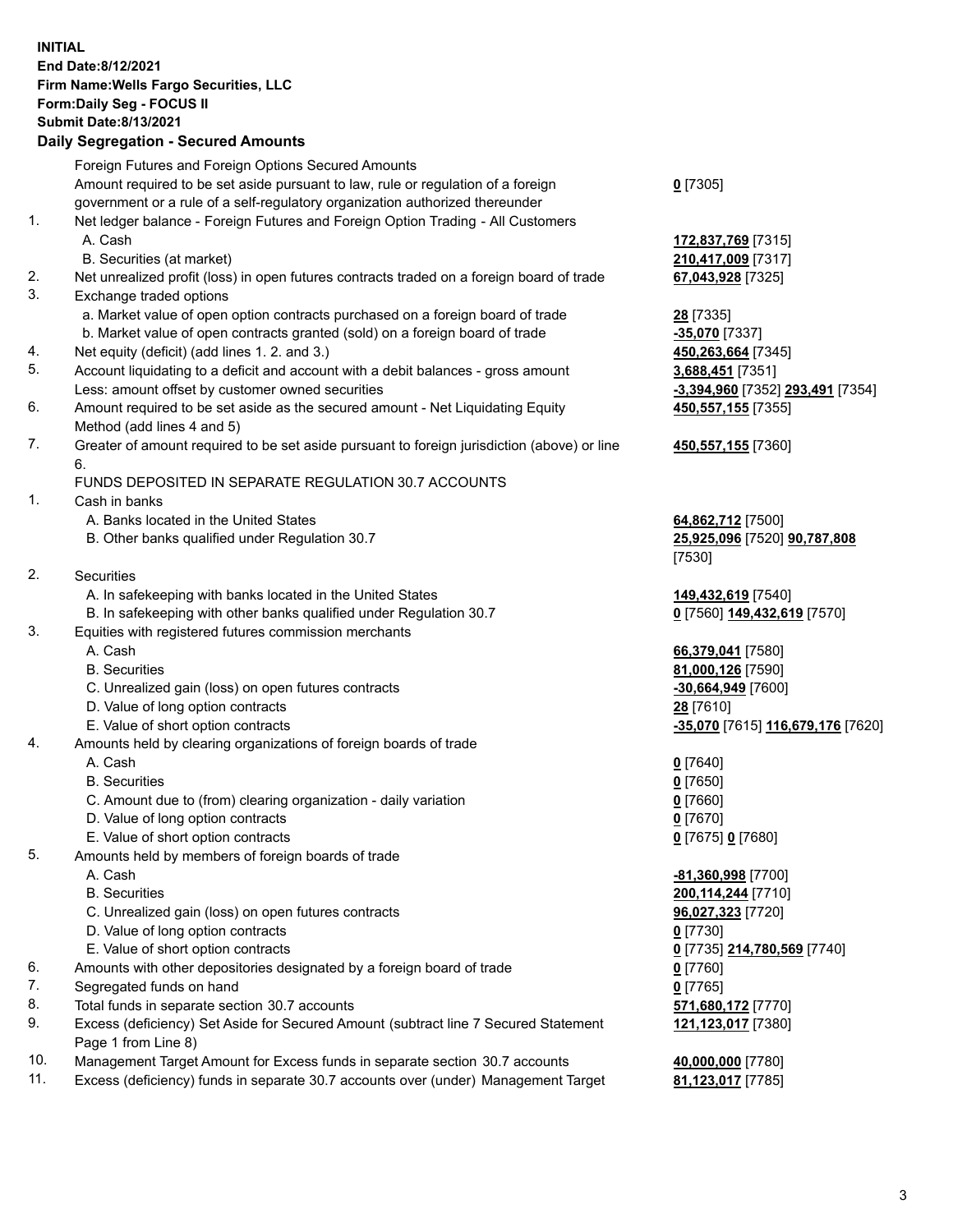**INITIAL End Date:8/12/2021 Firm Name:Wells Fargo Securities, LLC Form:Daily Seg - FOCUS II Submit Date:8/13/2021 Daily Segregation - Segregation Statement** SEGREGATION REQUIREMENTS(Section 4d(2) of the CEAct) 1. Net ledger balance A. Cash **4,016,663,032** [7010] B. Securities (at market) **1,929,438,055** [7020] 2. Net unrealized profit (loss) in open futures contracts traded on a contract market **-1,247,153,320** [7030] 3. Exchange traded options A. Add market value of open option contracts purchased on a contract market **1,427,351,101** [7032] B. Deduct market value of open option contracts granted (sold) on a contract market **-1,438,272,842** [7033] 4. Net equity (deficit) (add lines 1, 2 and 3) **4,688,026,026** [7040] 5. Accounts liquidating to a deficit and accounts with debit balances - gross amount **40,341,107** [7045] Less: amount offset by customer securities **-39,554,212** [7047] **786,895** [7050] 6. Amount required to be segregated (add lines 4 and 5) **4,688,812,921** [7060] FUNDS IN SEGREGATED ACCOUNTS 7. Deposited in segregated funds bank accounts A. Cash **188,701,098** [7070] B. Securities representing investments of customers' funds (at market) **0** [7080] C. Securities held for particular customers or option customers in lieu of cash (at market) **794,790,868** [7090] 8. Margins on deposit with derivatives clearing organizations of contract markets A. Cash **1,997,065,401** [7100] B. Securities representing investments of customers' funds (at market) **1,080,265,514** [7110] C. Securities held for particular customers or option customers in lieu of cash (at market) **1,134,647,187** [7120] 9. Net settlement from (to) derivatives clearing organizations of contract markets **-1,251,164** [7130] 10. Exchange traded options A. Value of open long option contracts **1,427,351,101** [7132] B. Value of open short option contracts **-1,438,272,842** [7133] 11. Net equities with other FCMs A. Net liquidating equity **0** [7140] B. Securities representing investments of customers' funds (at market) **0** [7160] C. Securities held for particular customers or option customers in lieu of cash (at market) **0** [7170] 12. Segregated funds on hand **0** [7150] 13. Total amount in segregation (add lines 7 through 12) **5,183,297,163** [7180] 14. Excess (deficiency) funds in segregation (subtract line 6 from line 13) **494,484,242** [7190] 15. Management Target Amount for Excess funds in segregation **270,000,000** [7194] **224,484,242** [7198]

16. Excess (deficiency) funds in segregation over (under) Management Target Amount Excess